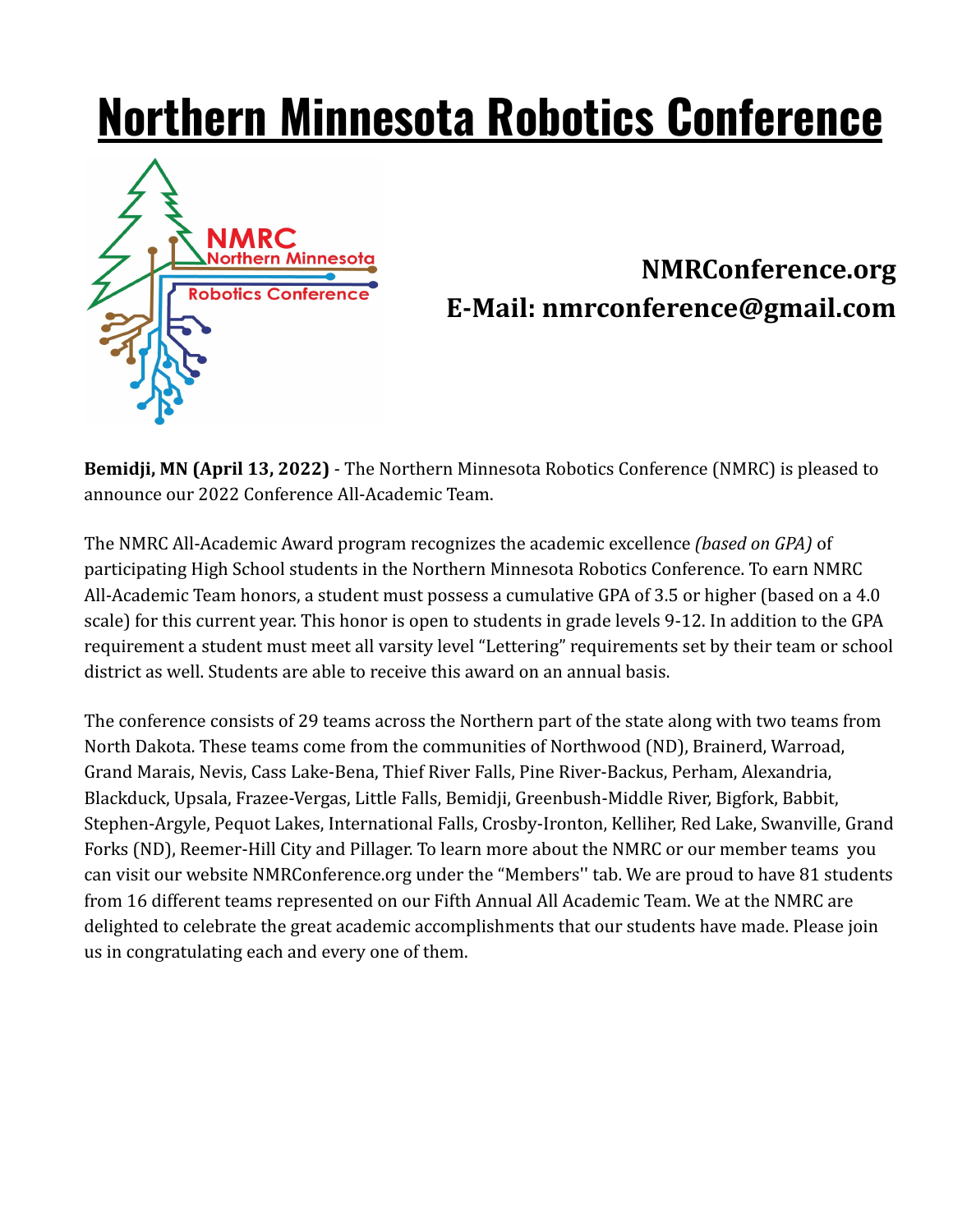# **Team 876 / Thunder Robotics /Hatton-Northwood H.S. (ND)**

*Juniors:* Ava Chandler & Angela Zaruba *Sophomores*: Spencer Boe & Drew Handly *Freshmen:* Freyja Engen

### **Team 2503 / Warrior Robotics /Brainerd H.S.**

*Seniors*: Laura Wells *Juniors:* Ethan Diede, Micah Halbersma, & Zane Jacobi *Sophomores:* Cole Belton, Owen Brainerd, Evan DeBoer, Isaac Hanson & Drake Small *Freshmen:* Will Aadland, Abby Brainerd, Hailey Nelson, August Vogelgesang, Ewan Vogelgesang, & Bridget Wells

### **Team 3102 / The Tech-No-Tigers /Nevis H.S.**

*Seniors*: Gabby Cairns & Rayna Wood *Sophomore:* Kiana Bjorkstrand

### **Team 3134 / The Accelerators /Cass Lake-Bena H.S.**

*Seniors:* Mackenzie Stoebner *Junior:* Caraira Jensen *Freshmen:* Kaylin Jensen & Eowyn Post

# **Team 3275 / The Regulators /Cass Lake-Bena H.S.**

*Seniors:* Taylor Dahl *Sophomore:* Thorn Post *Freshmen:* Dru Jones

**Team 3277 / ProDigi /Lincoln H.S.**

*Senior:* Aiden Warne *Junior:* Megan Fuhrer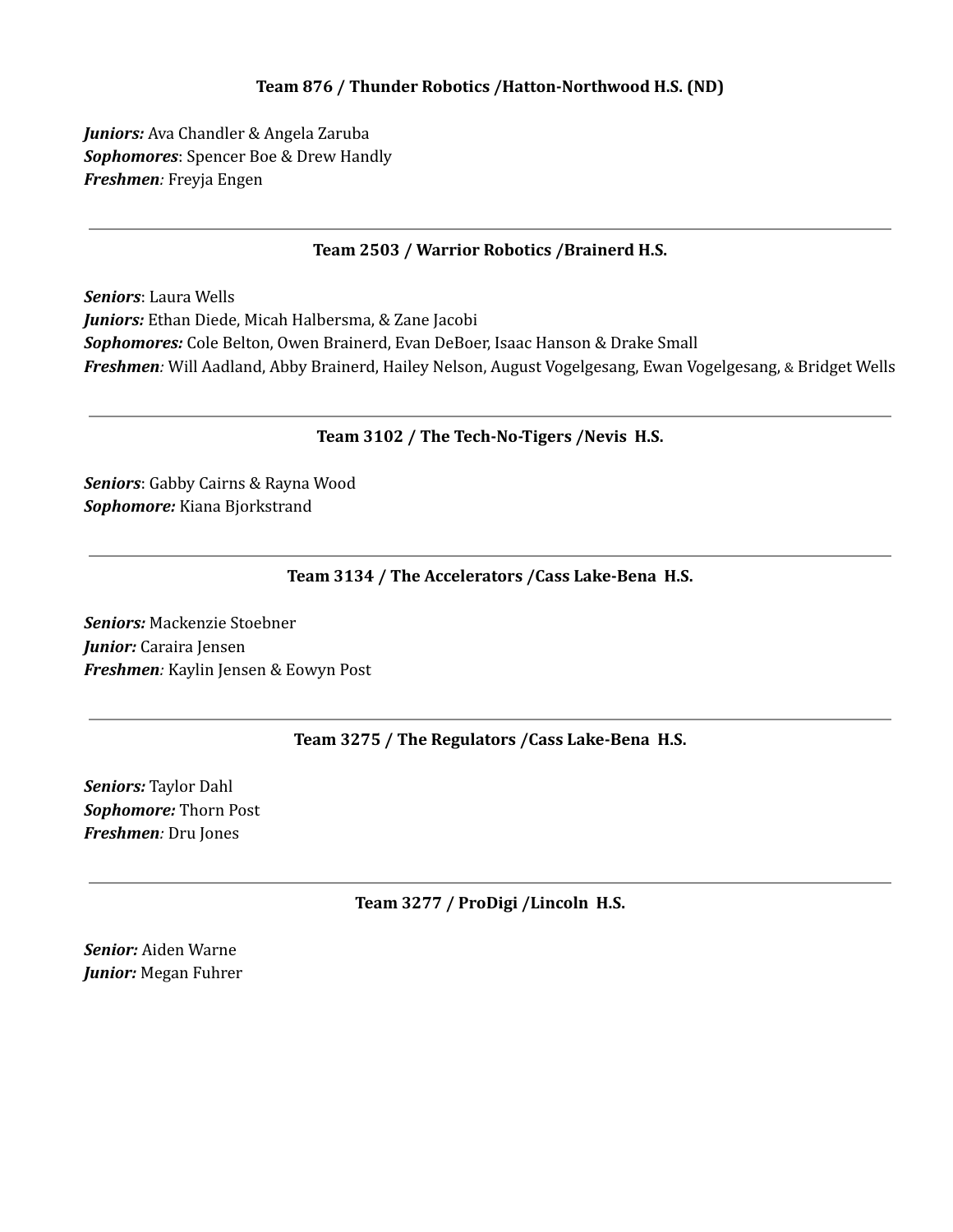# **Team 3294 / Backwoods Engineers /Pine River-Backus H.S.**

*Sophomores:* Olivia Anderson, Maranda Altepeter, & Camryn Good

**Team 3297 / Full Metal Jackets /Perham-Dent H.S.**

*Seniors:* Quentin Frohling *Juniors:* Angelina Nicholas *Sophomore:* Reid Starzl

### **Team 3313 / Mechatronics /Alexandria H.S.**

*Seniors:* Ramsey Copeland, Sarah Fuchs, Cody Hunt, & Ilana Jensen *Juniors:* Alicia Erickson & Jacob Fleming *Sophomores:* Machahila Hinnenkamp, Owen Jensen & Levi Johnson *Freshmen:* Kyle Tvrdik & Owen Corle

### **Team 4480 / UC-Botics /Upsala H.S.**

*Juniors:* Silas Arvig, Mikal Woidyla-Wood, Andrew Aleckson & Axel Johnson

# **Team 4674 / RoboJacks / Bemidji H.S.**

*Senior*: Abigail Johnson, Abigail Termont & Avery Gieser *Juniors:* Abigail Burrow, Alya Nemis-Ibrahim, & Sophie Riewer *Freshman:* Elliot Gieser & Samuel Maus

**Team 5653 / Iron Mosquitoes / Northeast Range H.S.**

*Junior*: Kohen Briggs *Freshman:* Alex Burckhardt

**Team 5658 / Stormbotics / Stephen-Argyle H.S.**

*Senior*: Thomas McGlynn *Sophomore:* Jennifer Sargent